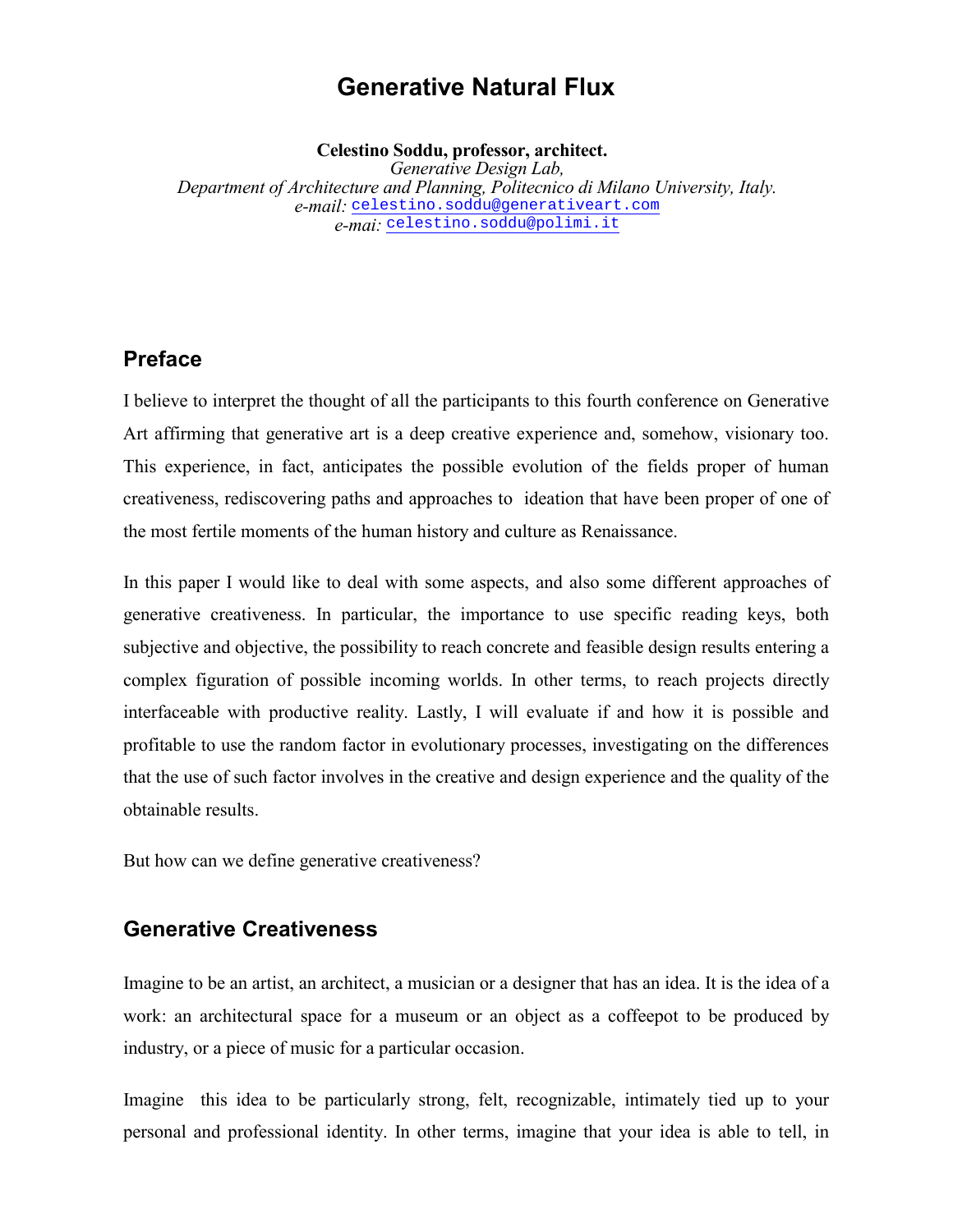strong and exhaustive way, your point of view on how to interpret the world surrounding us, on how to transform this existing world into a possible one, much closer to your expectations, on how to be creative and designer.

Then imagine that every sketch you trace, every possible result, each form you think of will give you satisfaction, but only partially. Every formalization is not more than one of the possible representations of your idea, but it is not the idea. Your idea is fleeing. Your idea is all the possible, endless formalizations, all together, also the formalization that you have not traced yet but that, however, are essential to represent it.

Imagine that you succeed in finding a way to represent and realize this idea as a concrete, usable and communicable event without losing nothing of its richness and the complexity of its strength: an idea that becomes product without losing its potentialities.

Imagine therefore that you can sell this idea as idea and not as one of its possible results, objects, projects, artworks, music. You can sell it to an industry, as it is usual for any project, and this company will use the idea-product to produce the possible results. An endless number of objects, music, architectural spaces, communications, that you have never seen before but that, also in their difference and unpredictability, won't be a surprise for you: every object will be one of the possible representations, figurations of your idea, each one will be an individual of the species that you have created and designed.

Then imagine that this industry, operating on the market with the actual web technologies, decides to produce every object because it is chosen by a specific final consumer in a way that the oneness of every object find and fit the oneness of every final consumer. Every user has unpredictable and subjective needs that go beyond the standard performances of the object, subjective needs that can be both aesthetical and symbolic, but also further practical possible uses reflecting the multiplicity of subjective ways of life. This operation can fit, as finality, the unpredictable further needs of each final user with the unpredictable uniqueness and specificity of each product.

This is Generative Art: the fitting between the idea of the designer (artist, architect, musician), strong expression of his creative and professional identity and the choice, that is unpredictable, of the final user, strong expression of his personal identity.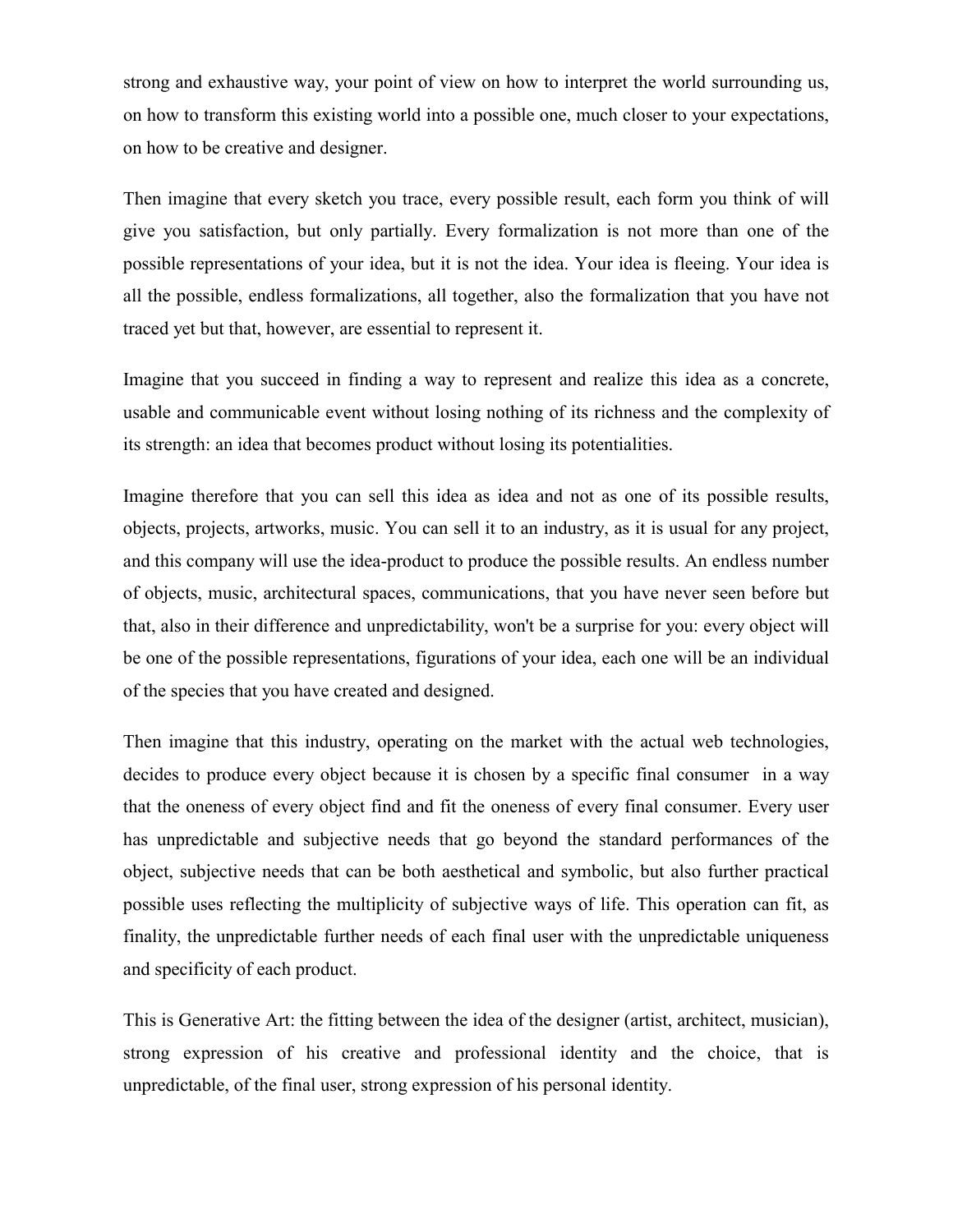### **Designer/User, the random factor**

A first field to investigate is: which is the relationship between these two identities, the subjectivity of the designer and the subjectivity of the final user of the product? And, as a consequence of that relationship, which is the role of random factor in the whole process, and how such factor contributes to determine extremely different conceptual and operational results and how this factor can mine or improve the design quality of the results too.

A first consideration is upstream of generative process. The use of the random factor inside the design path, according to the different uses, can create a watershed between project and unconscious formalism, that is not-project, twisting the mutual roles of designer and client.

The respective roles, in fact, can be identified as follows: the designer defines how to evolve and transform the existing world into a possible better one, the user/client chooses what is better for himself, following his own needs, also the strictly subjective ones.

A possible scenery of unconscious formalism emerges if we assume the possible substitution of the design process with the random act, and we try to do that through the randomization of forms. This hypothesis denies the design act, the idea, and loads the following choice of the user with a value that seems to be a design choice because it gives the user the last word about result, but it is not a design act. The user continues, more concretely, to play the customer's role: it chooses between different possibilities that are offered to him but it doesn't operate as designer because he doesn't define the evolutionary process, he doesn't possess creative idea. The results of this approach are very disappointing, obviously.

One example. I casually take a series of points in the space and I represent them through a curve built with the algorithm of Bezier. If I expect the final project of a coffeepot, or the final project of a vacuum cleaner or of a commercial center to emerge, this is as to expect that, extracting some letters at random, the Divine Comedy comes out. Possible, but highly improbable.

If the goal is the figuration of a not-abstract event, it is necessary to have an objective that drives the process, its increasing complexity, it is necessary to have an idea, it is necessary to design.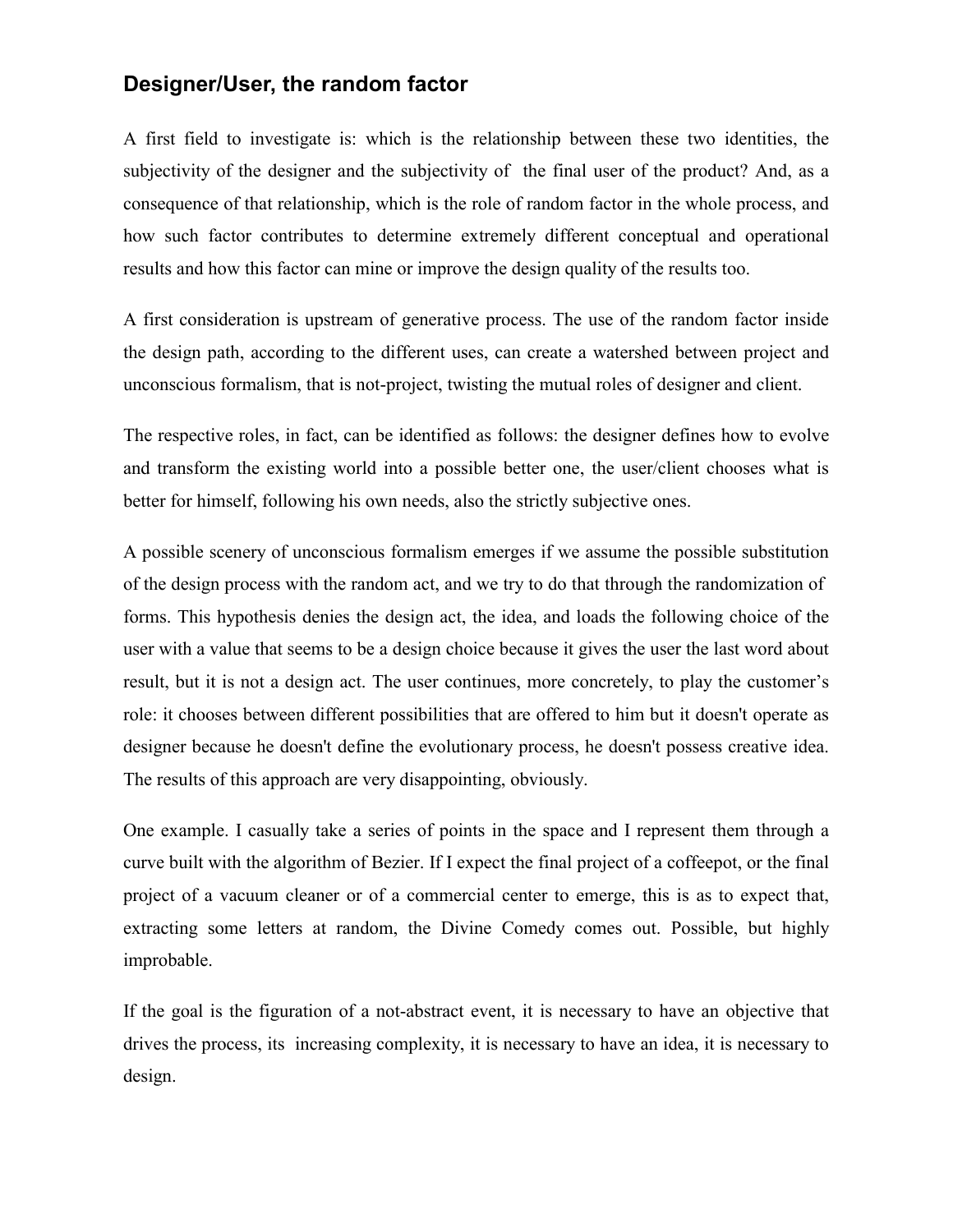Contrary to using random forms, generative design works through the possible randomization of interactions, or better the use of the random factor to make the (virtual) context of reference in the designed evolution of the system unpredictable.

The creative idea, following the trace admirably pointed out by Florensky, is active on three different fields, space-geometry, the time-environment-flow, the object-form. (Florensky pointed out the triad space-environment-thing, where space factor is fundamental). If random factor is applied to the object-form or to the space, the result cannot be a project but only unconscious formalization. The reason is that we cannot define the idea but only the choice of a before-shaped results made by the final user inside the time-environmental flow. Alternatively, and this is my operational hypothesis of generative art, idea can be the idea of a space, whose possible bending are an integral part of the idea and whose organization is the reference paradigm for the not-abstract figuration of each possible results. The time can be the random factor of environmental interaction that activates and clocks possible trans-formations of the system whose generative rule-codes, absolutely not-random, are integral part of the idea in the field object-form.

Generative project as projected evolutionary code that works and generate events inside an environment whose unpredictability contributes to strengthen its possible identity. As in nature. The artificial evolutionary procedures of a generative project recall the natural evolutionary flow. The more the interaction with the(virtual) environment is unpredictable (random), the more the idea (how to transform the existing one in possible) acquires identity, recognizability and strength. As in nature. The more an olive tree is beaten by the (environmental random), the more, twisting itself and growing, it acquires its own identity of species (idea) - the olive tree becomes more olive tree than before - and, in the meantime, it increases its own oneness of individual. And such oneness can fit the oneness of a possible user.

Also appearing as opposite, the two "generative" approaches just delineated, (form-random and interaction-random) are the two extreme of a continuous series of possibilities where, alternatively, it is increased or decreased the hierarchical importance of the casualness in the three fields of the idea: space-geometry, form-object and the time-environment.

What also appeared not-project in preceding example, it appears as project if the design intention is confined in the character-identity of the abstract form that can derive from the use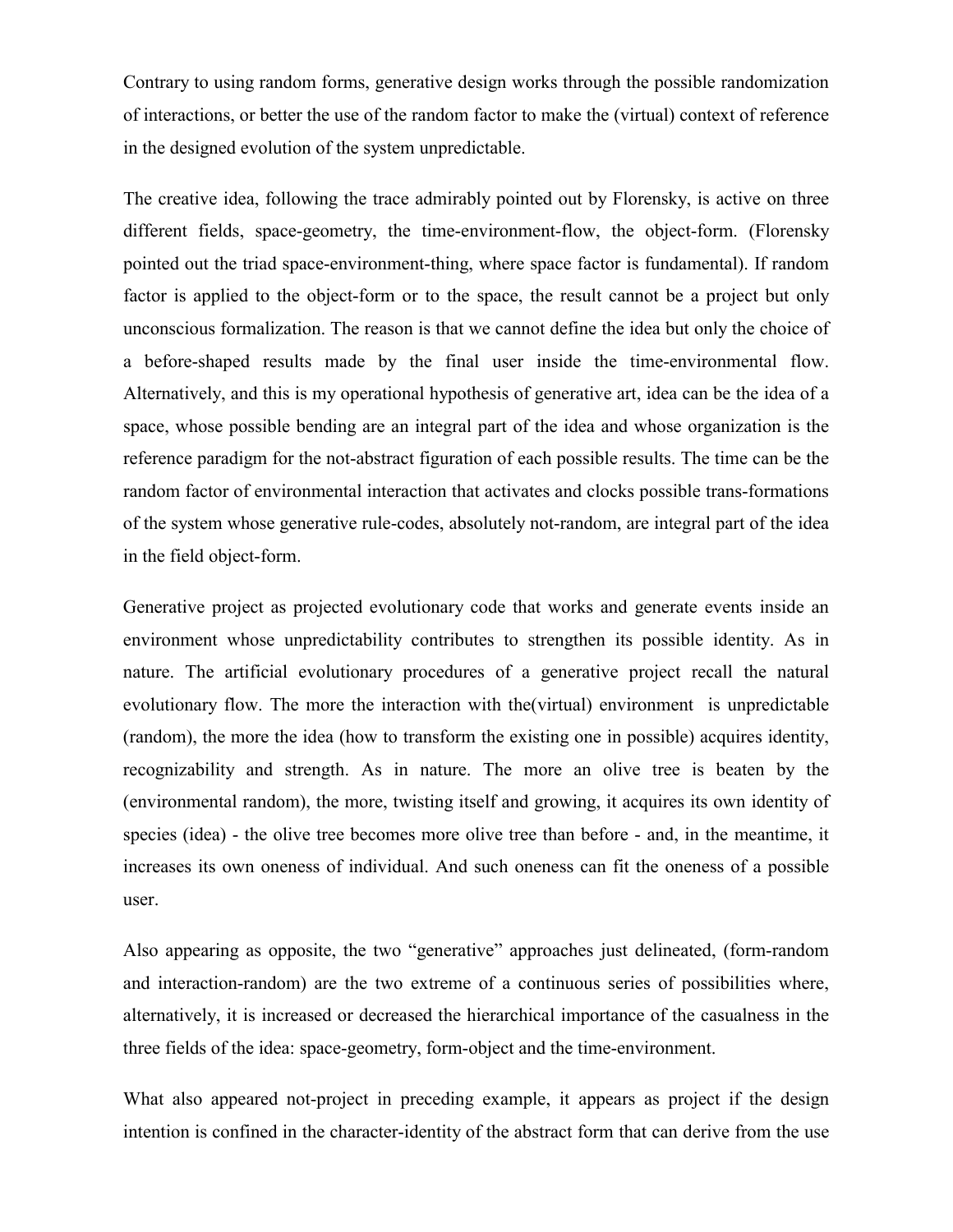of particular geometries, relations and logics. It appears clear that the design intention is the character, extremely recognizable, of the curves of Bezier. The idea is Bezier's.

## **The Generative Design, objective, subjective and adaptive aspects.**

If we would really like to trace a possible border between designing and abstract playing with random forms, this border has to refer to the "design intentions" and to all the components that compete to the formulation of an idea.

If the Idea intends to reach a "figured" result, that is a result that defines concrete and possible events as an object of use that can be industrially produced or an architecture in its complex configuration, then we could individualize, for convenience, three aspects in which the design intention is shaped.

Objective aspect. It includes the list of the performances to be carried out whose characters appear broadly sharable and whose evaluation and subjective appreciation of consumers appears univocal and taken for granted.

Subjective aspect. It defines how to reach and to satisfy the objective aspects and, with these processes, it renders explicit the specific characters of the identity and recognizability of the product, of the designer and of the firm that produces it.

Adaptive aspect. It defines how to open to possible performances on practical, aesthetical and symbolic fields. These performances may be requested by unpredictable possible consumers whose subjective needs cannot be listed previously, not being known, but that however must be satisfied. If not, an absolute lack of market for the product wil result.

In an architectural or industrial design project, we cannot omit any of these aspects, if it aims at reaching the "figuration" of the result. I would say however that, also in the most abstract field of figurative art or music, these three aspects have to be considered, however, if we intend to reach results whose complexity of performances, intentionality and possible interpretations make the created artworks appreciable.

If objective aspects are missing, aspects that we can also call the theme, the occasion of project, we cannot arrive to not-abstract, identifiable and recognizable results. Such results can be achieved only through the definition and the activation of "how" to manage the process. Hiding or underestimating the choice of how to operate, or to operate this choice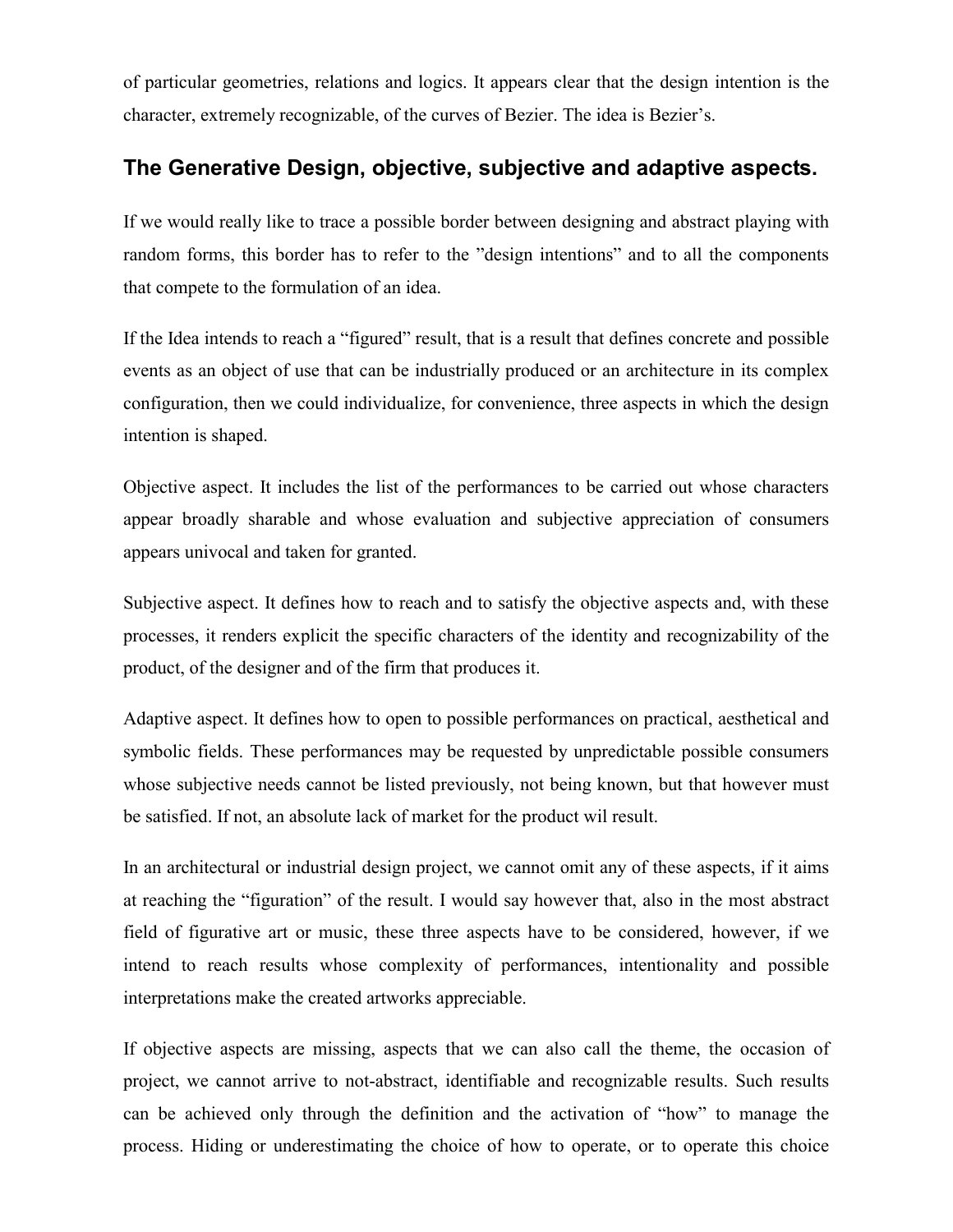unconsciously, doesn't deny that this choice has been done. Also activating a structure of artificial life that manages and decides "autonomously" the evolution from the idea to possible results implies the existence of the idea as the intentionality of reaching specific objectives. It also implies the design of the artificial life's engine that defines how to reach such goals.

The adaptivity is a fundamental factor of the quality of the results, and therefore of the idea. It presupposes, in the most banal cases of industrial product, at least the choice of the color or the most proper measure. In the architecture, it presupposes at least the possibility of using/personalizing the spaces where we live and, in art, at least the possibility to choose a painting inside the production of an artist and to choose a context where insert it.

In other terms, I believe that, when we design or use our creativeness, we gather aleatoryenvironmental input to bring forward very precise objectives. Rather we look for such unpredictable inputs to solicit our creativeness, to look for inspiration. Such aleatory inputs support us to strengthen and to shape our idea. They can help us to verify in progress that the results that we will reach will be appreciable from a multiplicity of different subjectivities.

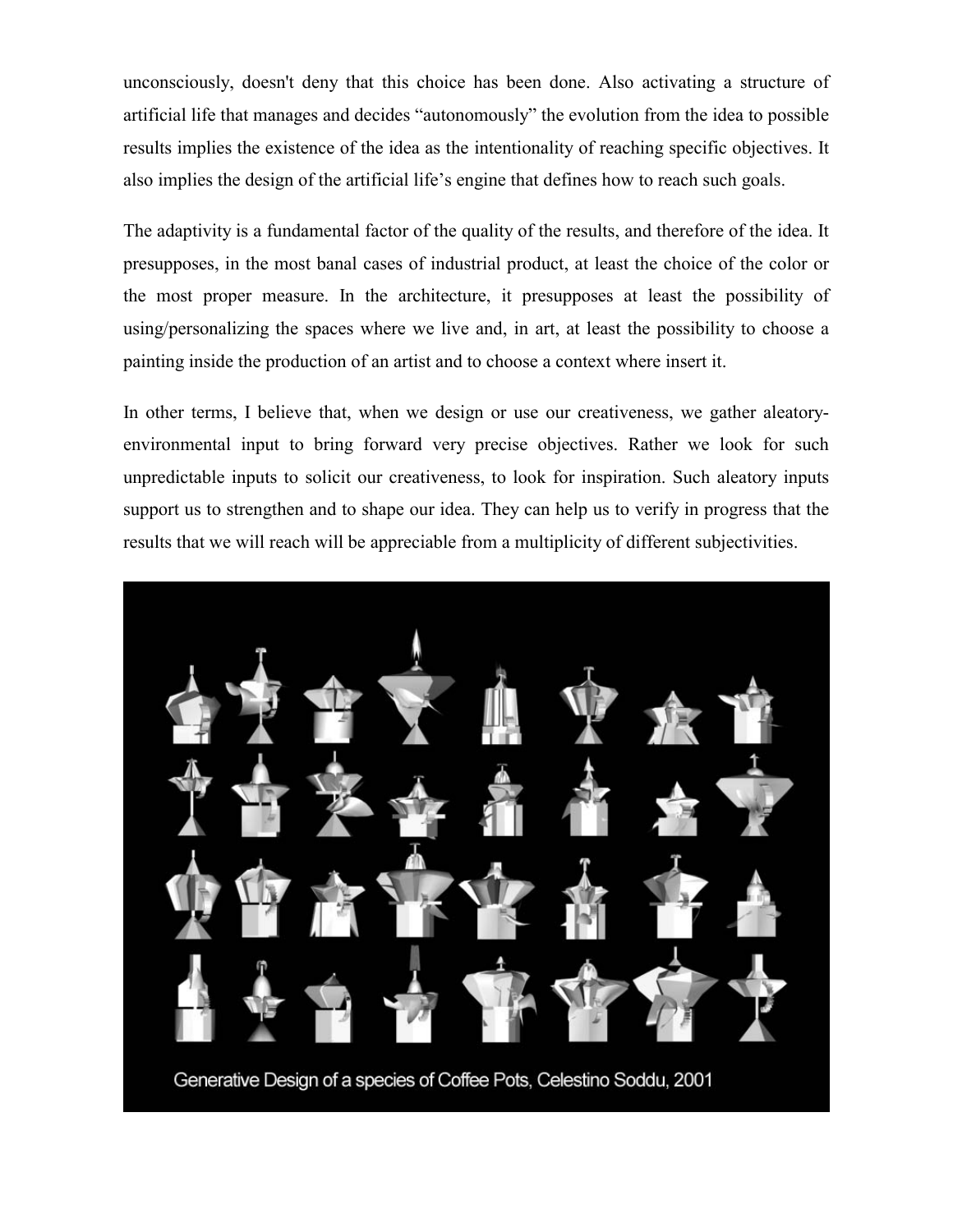#### **Generative design experiences**

In the generative projects that I have realized, beginning from the projects that had as operational field the transformation-evolution of town landscape, going on with the project Basilica for architecture generative design, continuing with the generative industrial design projects Argenìa for chairs, sofa, lamps, coffeepots and jewels, and ending with the GWP, the generative project of portraits of women, I have been developing this type of approach, confining random in the field of the time-environment flux..

Where and how, in these generative projects, objective, subjective and adaptive aspects are faced and defined?

Objective aspects. They define the theme and the base performances of results. These aspects are so peculiar and referable to a specific occasion that, in my experimentations, I have had to realize a generative project, an original software, for each design theme. I don't believe that it is possible, if we intend to reach and fix final figurations of project, to make a generic generative project, or rather to realize a software able to produce coffeepots, vacuum cleaners, chairs, televisions, cars, rings, lamps and so on. Each theme presupposes specific objective aspects and therefore a different project, a different generative software. In my experimentations it has not been possible, if not in the most banal cases as, for instance, applications on the quantitative plan (a space of defined square meters), to manage the functional applications with interchangeable data. Such performance requests, in fact, must be interpreted by the designer in terms of logics of transformation (algorithms) and of structures of relationship (paradigms). Managing these requests, we enter immediately the field of "how" to operate, therefore the subjective aspects.

Subjective aspects. They define how to reach the objectives of project. A simplification (and an opening to the generic generative project, a tool for designers) could be that we don't define how to reach the objectives but we identify a series of solutions, a database of random accessible forms that are modifiable and personalizable by the designer using an appropriate interface.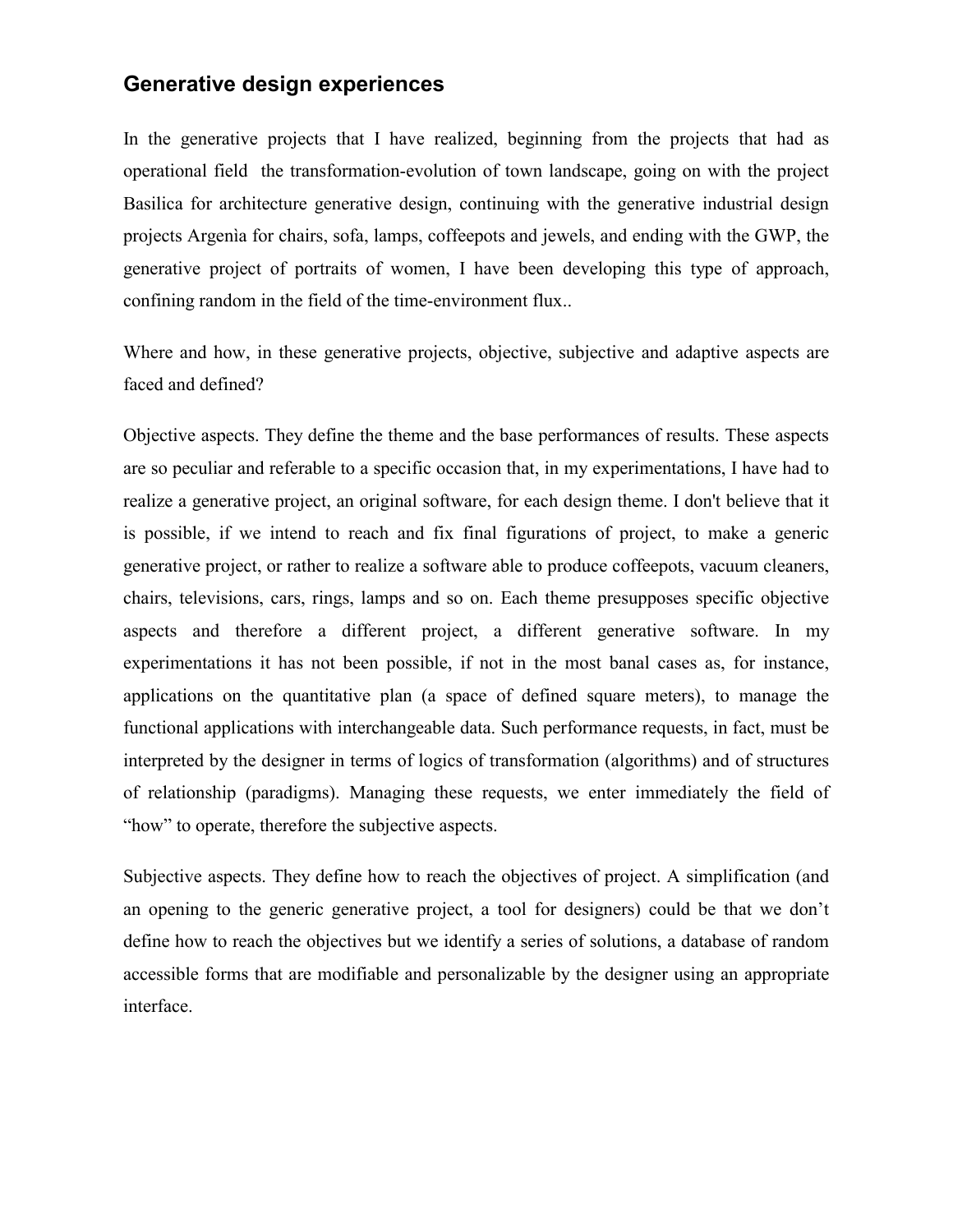

Generative design of a Species of Chairs and Rapid prototyping realization of them.

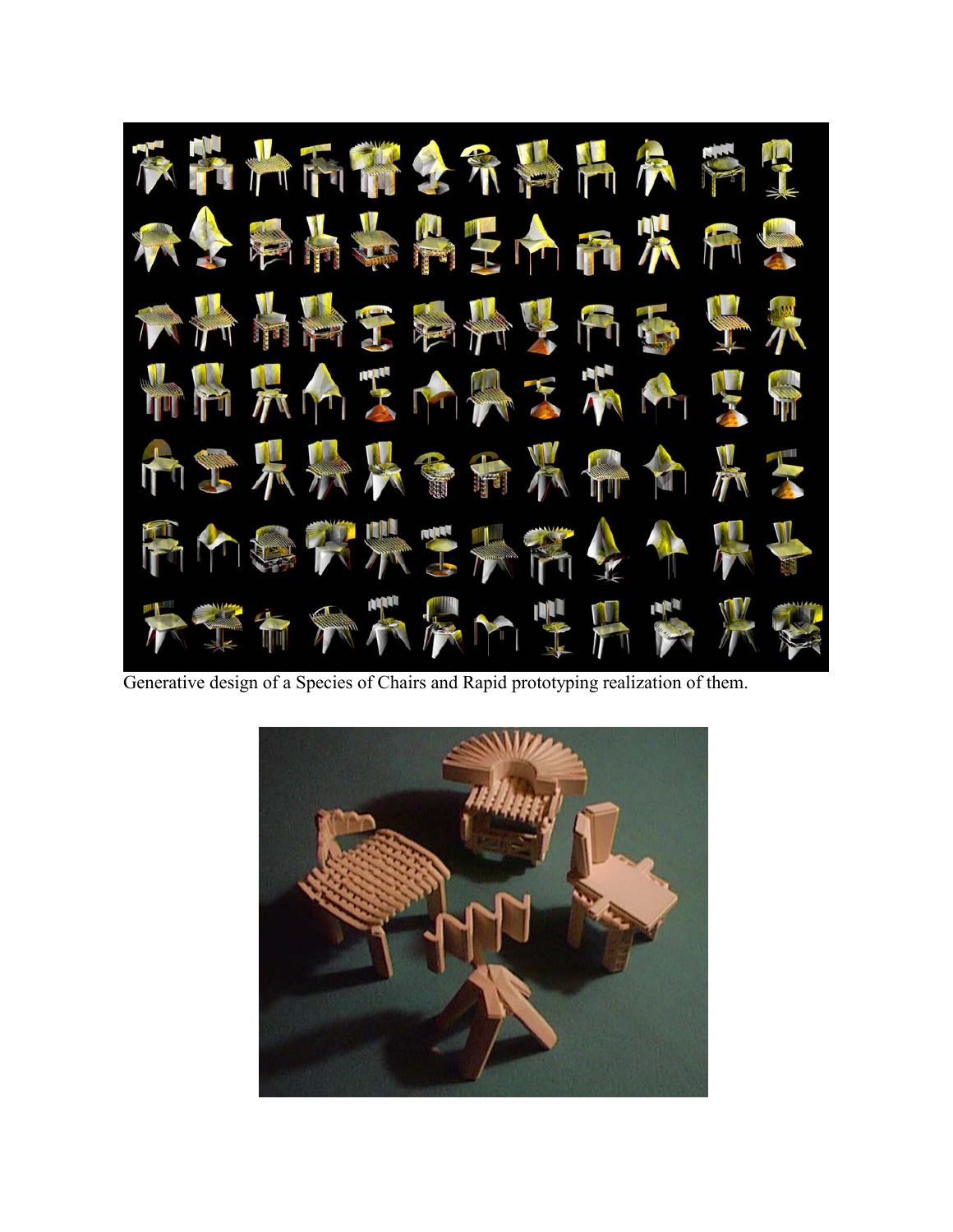Apart from the conceptual choice that, in my opinion, change the nature of generative design, this is a simplification that makes impossible the attainment of the objectives of performance if these are complexes and multiples. The management of the complexity is in fact one of the strong themes of the contemporary project, in which is necessary to activate a multiplicity of approaching keys, that are often different and belong to various disciplinary fields, and that must be realized by team of experts. Manifold forms for diversified performances are not, in fact, stratifiable and usable simultaneously. It is not possible to pass from complication to complexity, and to synthesis.

Contrarily, the definition of the "how" and therefore the subjective indication of an evolutionary path to follow for the attainment of the objectives, is not the definition of a form but of a process. A process can be used inside a multiplicity of processes in which every output is input for the following one. In this way, we can realize the possibility to increase through an evolutionary sequence of processes, quality and complex performances of possible results. I would also say that the interest for the generative design is based on the multiplicity of the processes simultaneously activable and is really founded on the concrete complexity of the obtainable results.

A further field in which we can define subjective objectives, and therefore of "how" to manage the evolution, is the definition of a structure of relationships, an organizational paradigm that defines and manages, in their mutual hierarchy and in mutual resonances and contaminations, how the processes work. We could say that, while the definition of the processes is inside the field identified as object-forms, the definition of a paradigm belongs to the field space-geometry-topology, and its possible bending.

Denying or not taking into consideration the subjective component of the generative projects can mean destroying the only access key to complexity. Although the interest arisen from this possibilities is very high, the experimentations that people have made so far, concerning generative "objective" engines, tools for designers, are confined in the field of the evolution of CAD tools and intelligent interfaces. That's not a limit, but it's different from generative projects. If they are "generative", these projects don't allow, inside the generative process, a progressive growth of the complexity of a multiplicity of results that is acceptable in an object not "simplifiable" and "reducible" to an single form as, for instance, a bottle or a pendant.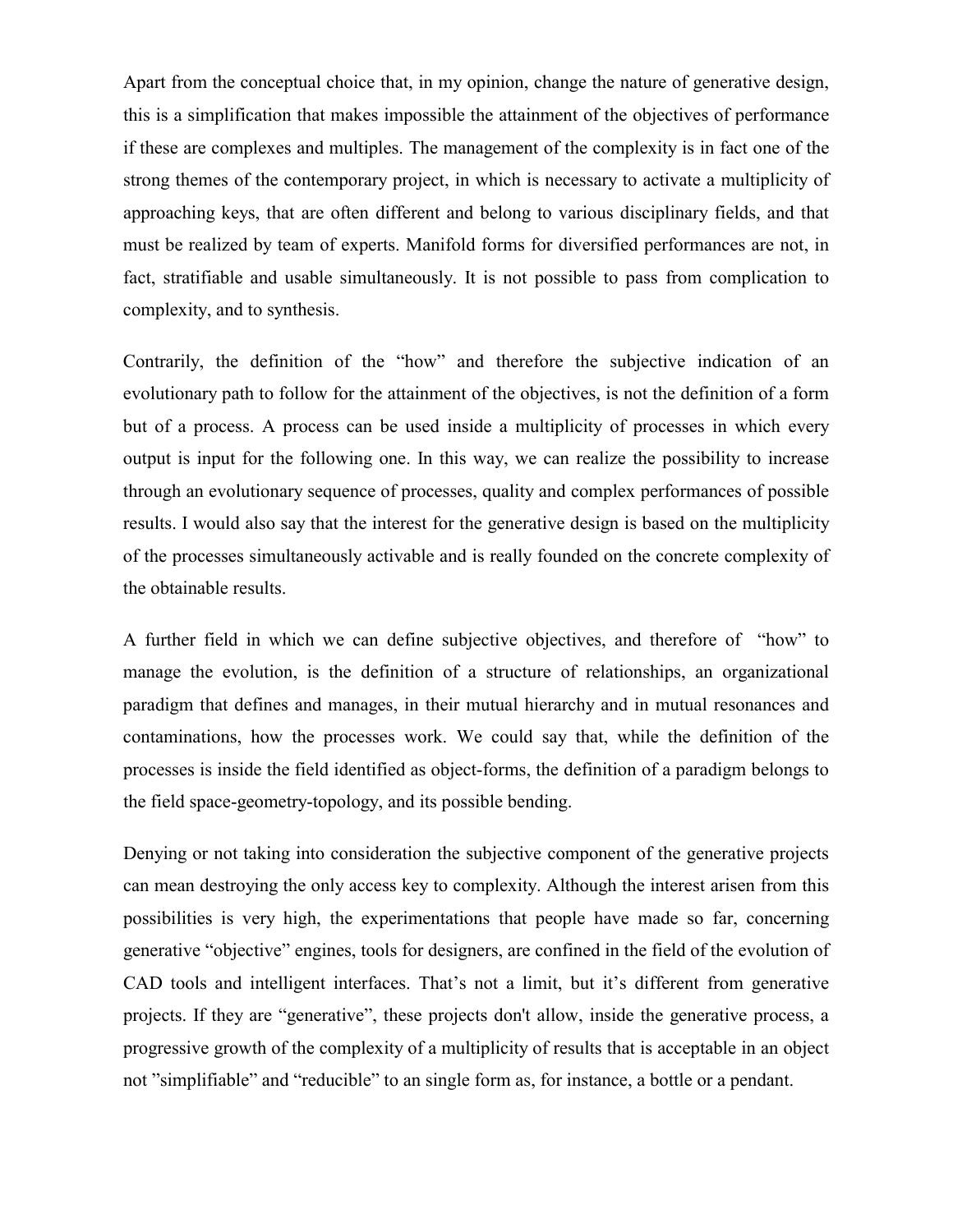

Architectural generative design of castle. The two series are realized with a different geometry curvature. The automatic realization of thickness following the different generated materials,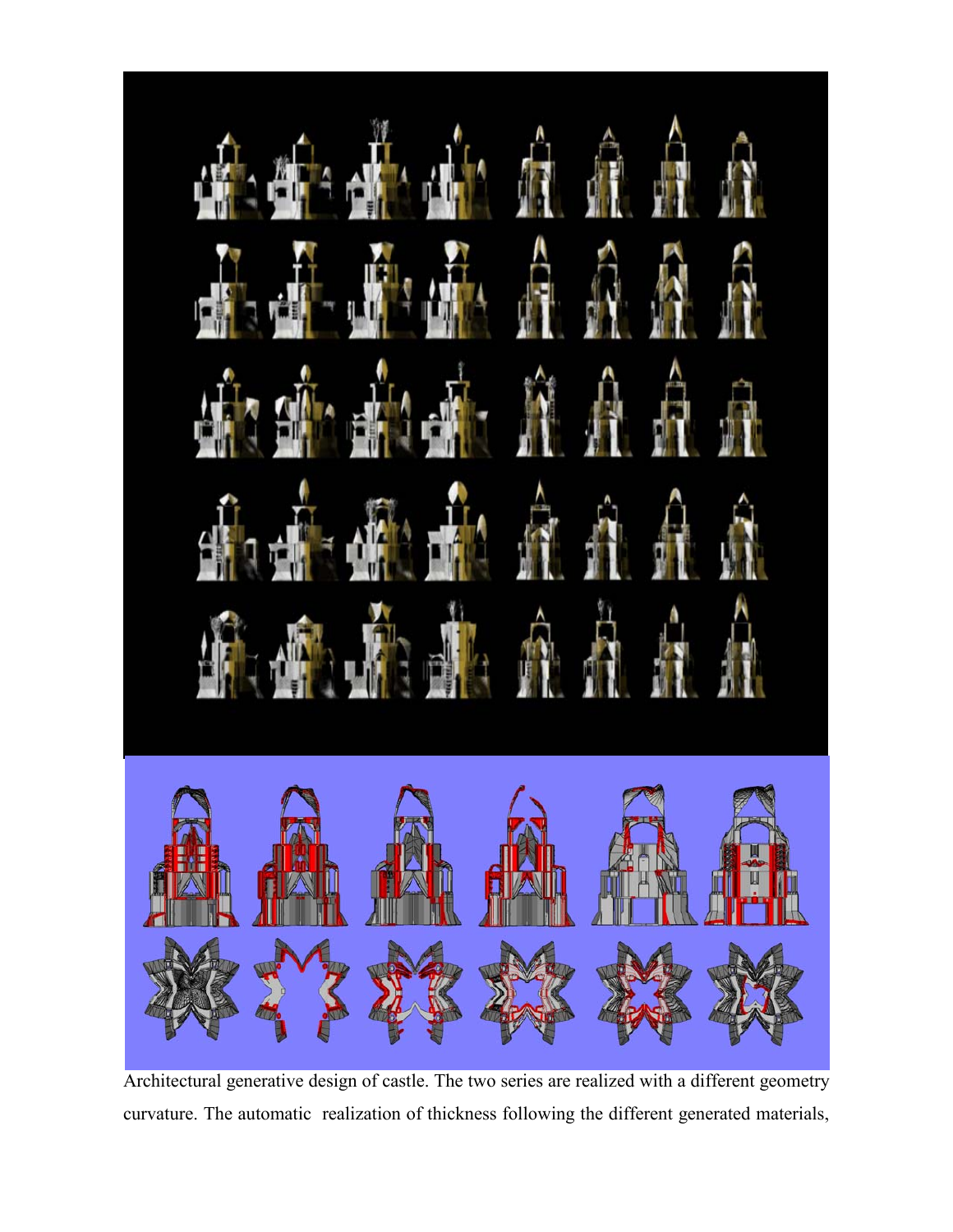and a rapid prototyping phisical model.



An exception, even if partial, to the necessity to realize different software for each different design occasion, has been realized in the generative project Basilica. Even if, obviously, Basilica operates always and exclusively in the theme " architecture ".

I have built an interface that allows me to manage three aspects that I beleve fundamental in the definition of an idea of architecture: 1. The geometric space and its bending, 2. The specific paradigm of a theme and its net of relationships between spatial events. 3. Some characters of the activated evolutionary processes as the type of usable "cellular automata" and the existence and the topological structure of the exceptions.

However this operational interface doesn't transform Basilica in a do-all tool. In fact, Basilica always realizes architectures and not generic objects and every produced architecture is strongly characterized by my personnel idea of architectural space that is, I think, strongly recognizable. Besides, the idea of space-geometry that I have realized in Basilica is referable to the same concept: a homothetic structure based on precise design choices in which the number 27 is fundamental, as in the Renaissance codes. Every space-event generate 26 thingsevents, and so on. The evolutionary codes, the processes of transformation of the objects have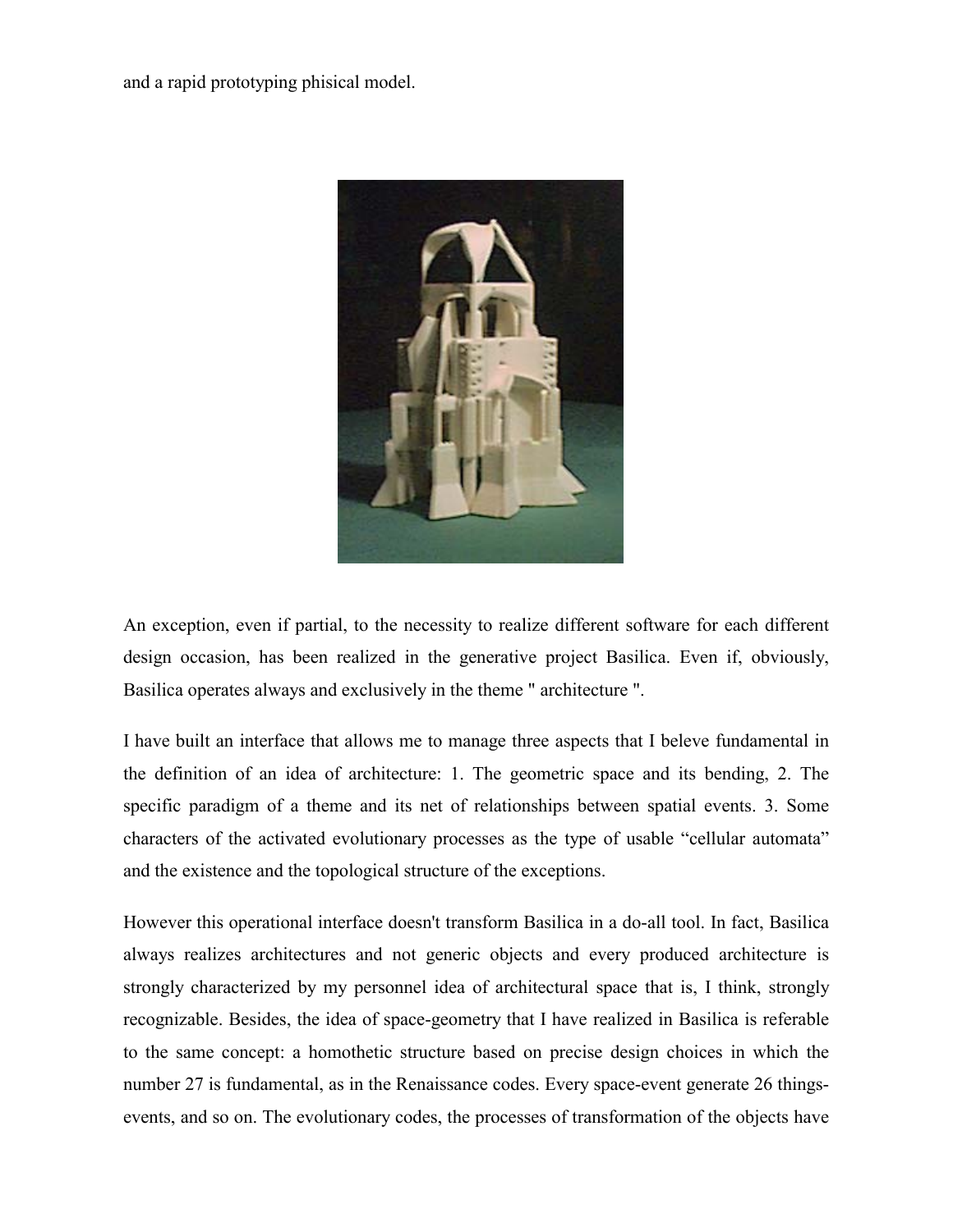always same logics founded on my interpretation and dynamic proposal of the harmonic relationships proper of the Renaissance.

Despite, to face to each design occasion it was necessary to increase and upgrade the generative motor and contextually to evolve the project Basilica in front to realize the architectural " figuration " required by the customer.

Adaptive aspects. They are fundamental for the charm of each results in front of final users. The use of the random factor is essential, to reach this purpose. It creates possible (and not predictable) fields of verification and time-environmental input for possible further keys of



Generative Design of Jewels